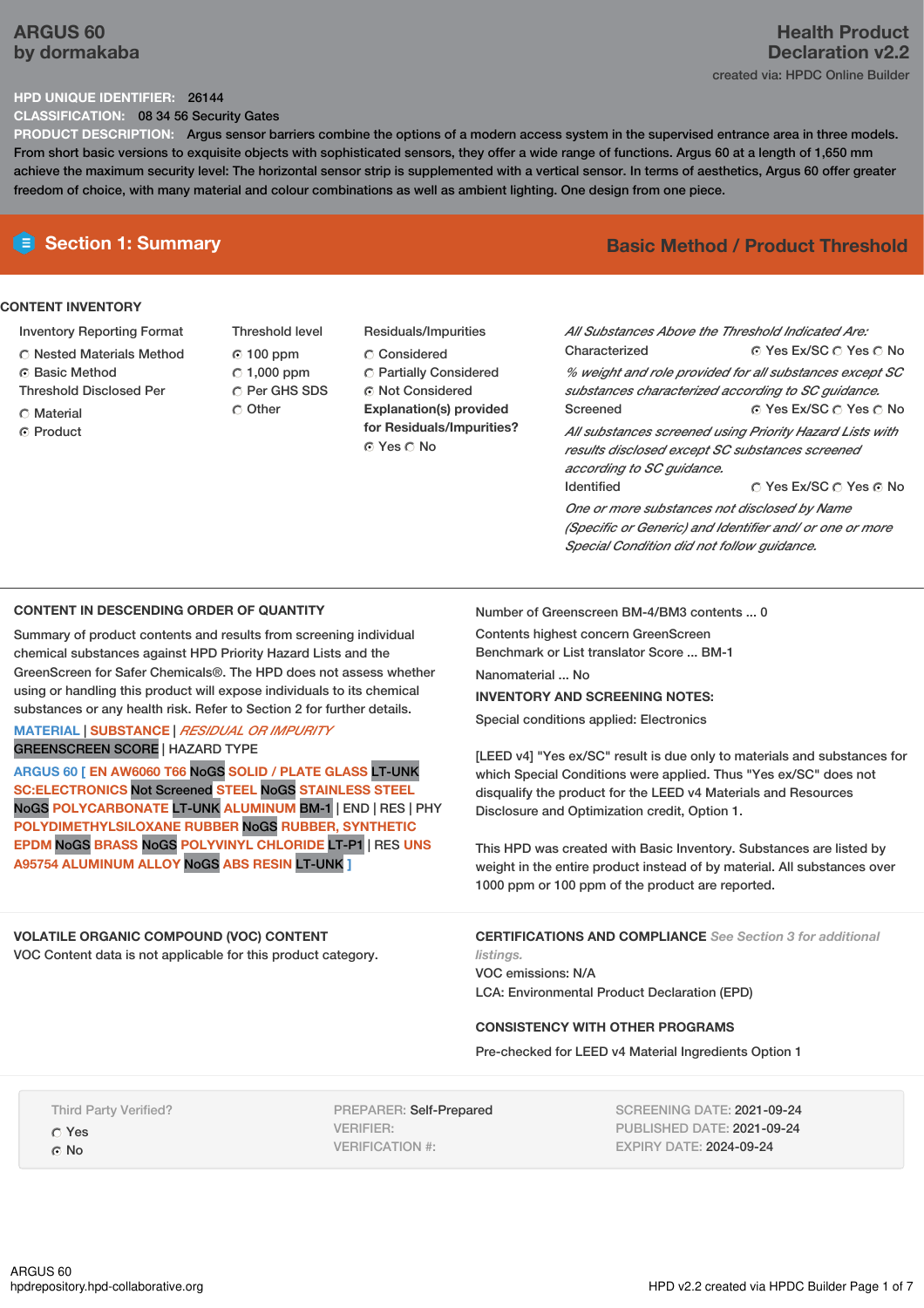This section lists contents in a product based on specific threshold(s) and reports detailed health information including hazards. This HPD uses the *inventory method indicated above, which is one of three possible methods:*

- *Basic Inventory method with Product-level threshold.*
- *Nested Material Inventory method with Product-level threshold*
- *Nested Material Inventory method with individual Material-level thresholds*

Definitions and requirements for the three inventory methods and requirements for each data field can be found in the HPD Open Standard version 2.2, *available on the HPDC website at: [www.hpd-collaborative.org/hpd-2-2-standard](https://www.hpd-collaborative.org/hpd-2-2-standard)*

# **ARGUS 60** PRODUCT THRESHOLD: 100 ppm RESIDUALS AND IMPURITIES CONSIDERED: No RESIDUALS AND IMPURITIES NOTES: No residuals or impurities are expected in these materials at or above the inventory threshold. dormakaba products consist of finished components, and no chemical reactions are needed to develop our products. OTHER PRODUCT NOTES: - **EN AW6060 T66** ID: **Not registered** HAZARD SCREENING METHOD: **Pharos Chemical and Materials Library** HAZARD SCREENING DATE: **2021-09-24 11:29:09** %: **46.7000 - 46.7000** GS: **NoGS** RC: **Both** NANO: **No** SUBSTANCE ROLE: **Hardware** HAZARD TYPE AGENCY AND LIST TITLES WARNINGS None found Now the Priority Hazard Lists **Now the Internal Control on HPD Priority Hazard Lists** Now and The Priority Hazard Lists SUBSTANCE NOTES: Profile, cover **SOLID / PLATE GLASS** ID: **65997-17-3** HAZARD SCREENING METHOD: **Pharos Chemical and Materials Library** HAZARD SCREENING DATE: **2021-09-24 11:29:10** %: **25.1800 - 25.1800** GS: **LT-UNK** RC: **UNK** NANO: **No** SUBSTANCE ROLE: **Glass component** HAZARD TYPE AGENCY AND LIST TITLES WARNINGS None found Now the Priority Hazard Lists of the Mone found on HPD Priority Hazard Lists SUBSTANCE NOTES: Side covers **SC:ELECTRONICS** ID: **SC:Electronics** HAZARD SCREENING METHOD: **Pharos Chemical and Materials Library** HAZARD SCREENING DATE: **Not Screened** %: **7.7100 - 7.7100** GS: **Not Screened** RC: **UNK** NANO: **No** SUBSTANCE ROLE: **Electronic component** HAZARD TYPE AGENCY AND LIST TITLES WARNINGS Hazard Screening not performed SUBSTANCE NOTES: Version: SCElec/2018-02-23 Brief Description: PWB, cable, motor, locking device, sensor system Compliance: RoHS compliant Takeback Program: - -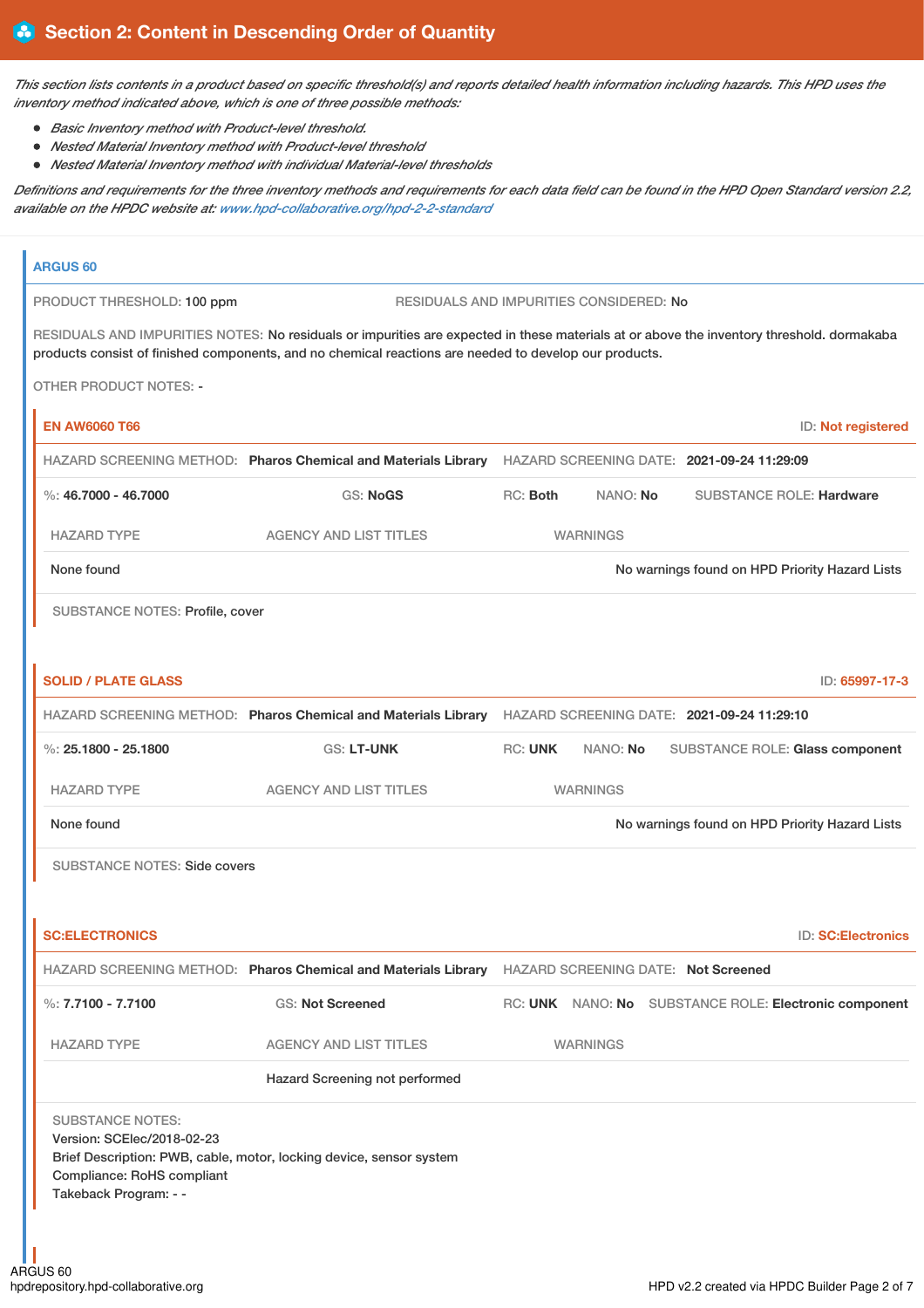| <b>STEEL</b>                             |                                                                                                           |                                                                                                                                                            |                                      |                                                          | ID: 12597-69-2 |
|------------------------------------------|-----------------------------------------------------------------------------------------------------------|------------------------------------------------------------------------------------------------------------------------------------------------------------|--------------------------------------|----------------------------------------------------------|----------------|
|                                          | HAZARD SCREENING METHOD: Pharos Chemical and Materials Library                                            |                                                                                                                                                            |                                      | HAZARD SCREENING DATE: 2021-09-24 11:29:10               |                |
| $\%: 5.2300 - 5.2300$                    | <b>GS: NoGS</b>                                                                                           | RC: Both                                                                                                                                                   | NANO: No                             | <b>SUBSTANCE ROLE: Hardware</b>                          |                |
| <b>HAZARD TYPE</b>                       | <b>AGENCY AND LIST TITLES</b>                                                                             |                                                                                                                                                            | <b>WARNINGS</b>                      |                                                          |                |
| None found                               |                                                                                                           |                                                                                                                                                            |                                      | No warnings found on HPD Priority Hazard Lists           |                |
| <b>SUBSTANCE NOTES: Fixing materials</b> |                                                                                                           |                                                                                                                                                            |                                      |                                                          |                |
|                                          |                                                                                                           |                                                                                                                                                            |                                      |                                                          |                |
| <b>STAINLESS STEEL</b>                   |                                                                                                           |                                                                                                                                                            |                                      |                                                          | ID: 12597-68-1 |
|                                          | HAZARD SCREENING METHOD: Pharos Chemical and Materials Library HAZARD SCREENING DATE: 2021-09-24 11:29:11 |                                                                                                                                                            |                                      |                                                          |                |
| $\%$ : 4.9100 - 4.9100                   | <b>GS: NoGS</b>                                                                                           | <b>RC: UNK</b>                                                                                                                                             | NANO: No                             | <b>SUBSTANCE ROLE: Hardware</b>                          |                |
| <b>HAZARD TYPE</b>                       | <b>AGENCY AND LIST TITLES</b>                                                                             |                                                                                                                                                            | <b>WARNINGS</b>                      |                                                          |                |
| None found                               |                                                                                                           |                                                                                                                                                            |                                      | No warnings found on HPD Priority Hazard Lists           |                |
| SUBSTANCE NOTES: Control panels          |                                                                                                           |                                                                                                                                                            |                                      |                                                          |                |
|                                          |                                                                                                           |                                                                                                                                                            |                                      |                                                          |                |
| <b>POLYCARBONATE</b>                     |                                                                                                           |                                                                                                                                                            |                                      |                                                          | ID: 25037-45-0 |
|                                          | HAZARD SCREENING METHOD: Pharos Chemical and Materials Library                                            |                                                                                                                                                            |                                      | HAZARD SCREENING DATE: 2021-09-24 11:29:11               |                |
| %: $3.6500 - 3.6500$                     | GS: LT-UNK                                                                                                | <b>RC: UNK</b>                                                                                                                                             | NANO: No                             | <b>SUBSTANCE ROLE: Hardware</b>                          |                |
| <b>HAZARD TYPE</b>                       | <b>AGENCY AND LIST TITLES</b>                                                                             |                                                                                                                                                            | <b>WARNINGS</b>                      |                                                          |                |
| None found                               |                                                                                                           |                                                                                                                                                            |                                      | No warnings found on HPD Priority Hazard Lists           |                |
| <b>SUBSTANCE NOTES: Sealing</b>          |                                                                                                           |                                                                                                                                                            |                                      |                                                          |                |
|                                          |                                                                                                           |                                                                                                                                                            |                                      |                                                          |                |
| <b>ALUMINUM</b>                          |                                                                                                           |                                                                                                                                                            |                                      |                                                          | ID: 7429-90-5  |
|                                          | HAZARD SCREENING METHOD: Pharos Chemical and Materials Library                                            |                                                                                                                                                            |                                      | HAZARD SCREENING DATE: 2021-09-24 11:29:12               |                |
| $\%$ : 3.2500 - 3.2500                   | <b>GS: BM-1</b>                                                                                           | RC: Both                                                                                                                                                   | NANO: No                             | SUBSTANCE ROLE: Hardware                                 |                |
| <b>HAZARD TYPE</b>                       | <b>AGENCY AND LIST TITLES</b>                                                                             |                                                                                                                                                            | <b>WARNINGS</b>                      |                                                          |                |
| <b>END</b>                               | <b>TEDX - Potential Endocrine Disruptors</b>                                                              |                                                                                                                                                            | <b>Potential Endocrine Disruptor</b> |                                                          |                |
| <b>RES</b>                               | <b>AOEC - Asthmagens</b>                                                                                  |                                                                                                                                                            | Asthmagen (Rs) - sensitizer-induced  |                                                          |                |
| <b>PHY</b>                               | EU - GHS (H-Statements)                                                                                   | 2]                                                                                                                                                         |                                      | H228 - Flammable solid [Flammable solids - Category 1 or |                |
| <b>PHY</b>                               | EU - GHS (H-Statements)                                                                                   | H261 - In contact with water releases flammable gases<br>[Substances and mixtures which, in contact with water,<br>emit flammable gases - Category 2 or 3] |                                      |                                                          |                |
| <b>SUBSTANCE NOTES: Fasteners</b>        |                                                                                                           |                                                                                                                                                            |                                      |                                                          |                |
|                                          |                                                                                                           |                                                                                                                                                            |                                      |                                                          |                |
| <b>POLYDIMETHYLSILOXANE RUBBER</b>       |                                                                                                           |                                                                                                                                                            |                                      |                                                          | ID: 63394-02-5 |
|                                          | HAZARD SCREENING METHOD: Pharos Chemical and Materials Library HAZARD SCREENING DATE: 2021-09-24 11:29:12 |                                                                                                                                                            |                                      |                                                          |                |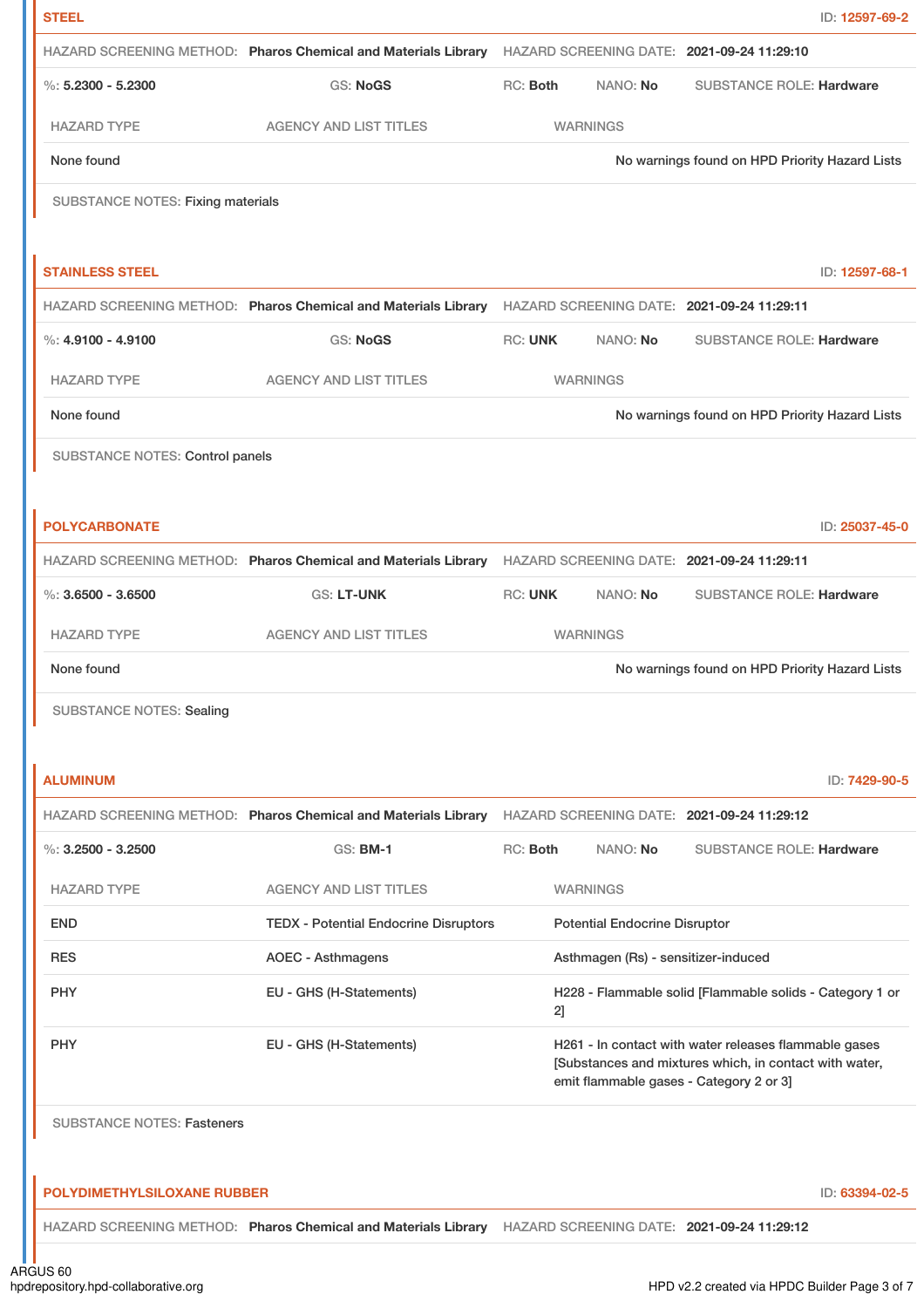| %: $2.2200 - 2.2200$               | <b>GS: NoGS</b>                                                                                           | <b>RC: UNK</b> | NANO: No                            | <b>SUBSTANCE ROLE: Hardware</b>                |
|------------------------------------|-----------------------------------------------------------------------------------------------------------|----------------|-------------------------------------|------------------------------------------------|
| <b>HAZARD TYPE</b>                 | <b>AGENCY AND LIST TITLES</b>                                                                             |                | <b>WARNINGS</b>                     |                                                |
| None found                         |                                                                                                           |                |                                     | No warnings found on HPD Priority Hazard Lists |
| <b>SUBSTANCE NOTES: Sealing</b>    |                                                                                                           |                |                                     |                                                |
| <b>RUBBER, SYNTHETIC EPDM</b>      |                                                                                                           |                |                                     | ID: 308064-28-0                                |
|                                    | HAZARD SCREENING METHOD: Pharos Chemical and Materials Library HAZARD SCREENING DATE: 2021-09-24 11:29:13 |                |                                     |                                                |
| $\%$ : 0.3900 - 0.3900             | <b>GS: NoGS</b>                                                                                           | <b>RC: UNK</b> | NANO: No                            | <b>SUBSTANCE ROLE: Hardware</b>                |
| <b>HAZARD TYPE</b>                 | <b>AGENCY AND LIST TITLES</b>                                                                             |                | <b>WARNINGS</b>                     |                                                |
| None found                         |                                                                                                           |                |                                     | No warnings found on HPD Priority Hazard Lists |
| <b>SUBSTANCE NOTES: Sealing</b>    |                                                                                                           |                |                                     |                                                |
| <b>BRASS</b>                       |                                                                                                           |                |                                     | ID: 12597-71-6                                 |
|                                    | HAZARD SCREENING METHOD: Pharos Chemical and Materials Library HAZARD SCREENING DATE: 2021-09-24 11:29:13 |                |                                     |                                                |
| $\%$ : 0.3400 - 0.3400             | <b>GS: NoGS</b>                                                                                           | RC: Both       | NANO: No                            | <b>SUBSTANCE ROLE: Hardware</b>                |
| <b>HAZARD TYPE</b>                 | <b>AGENCY AND LIST TITLES</b>                                                                             |                | <b>WARNINGS</b>                     |                                                |
| None found                         |                                                                                                           |                |                                     | No warnings found on HPD Priority Hazard Lists |
| <b>SUBSTANCE NOTES: Gear ring</b>  |                                                                                                           |                |                                     |                                                |
| <b>POLYVINYL CHLORIDE</b>          | HAZARD SCREENING METHOD: Pharos Chemical and Materials Library HAZARD SCREENING DATE: 2021-09-24 11:29:14 |                |                                     | ID: 9002-86-2                                  |
| $\%$ : 0.2400 - 0.2400             | GS: LT-P1                                                                                                 | <b>RC: UNK</b> | NANO: No                            | <b>SUBSTANCE ROLE: Hardware</b>                |
| <b>HAZARD TYPE</b>                 | <b>AGENCY AND LIST TITLES</b>                                                                             |                | <b>WARNINGS</b>                     |                                                |
| <b>RES</b>                         | <b>AOEC - Asthmagens</b>                                                                                  |                | Asthmagen (Rs) - sensitizer-induced |                                                |
|                                    |                                                                                                           |                |                                     |                                                |
| <b>SUBSTANCE NOTES: Sealing</b>    |                                                                                                           |                |                                     |                                                |
| <b>UNS A95754 ALUMINUM ALLOY</b>   |                                                                                                           |                |                                     | ID: Not registered                             |
|                                    | HAZARD SCREENING METHOD: Pharos Chemical and Materials Library HAZARD SCREENING DATE: 2021-09-24 11:29:14 |                |                                     |                                                |
| $\%$ : 0.0900 - 0.0900             | <b>GS: NoGS</b>                                                                                           | RC: Both       | NANO: No                            | <b>SUBSTANCE ROLE: Hardware</b>                |
| <b>HAZARD TYPE</b>                 | <b>AGENCY AND LIST TITLES</b>                                                                             |                | <b>WARNINGS</b>                     |                                                |
| None found                         |                                                                                                           |                |                                     | No warnings found on HPD Priority Hazard Lists |
| <b>SUBSTANCE NOTES: Connectors</b> |                                                                                                           |                |                                     |                                                |
|                                    |                                                                                                           |                |                                     |                                                |
| <b>ABS RESIN</b>                   |                                                                                                           |                |                                     | ID: 9003-56-9                                  |

. In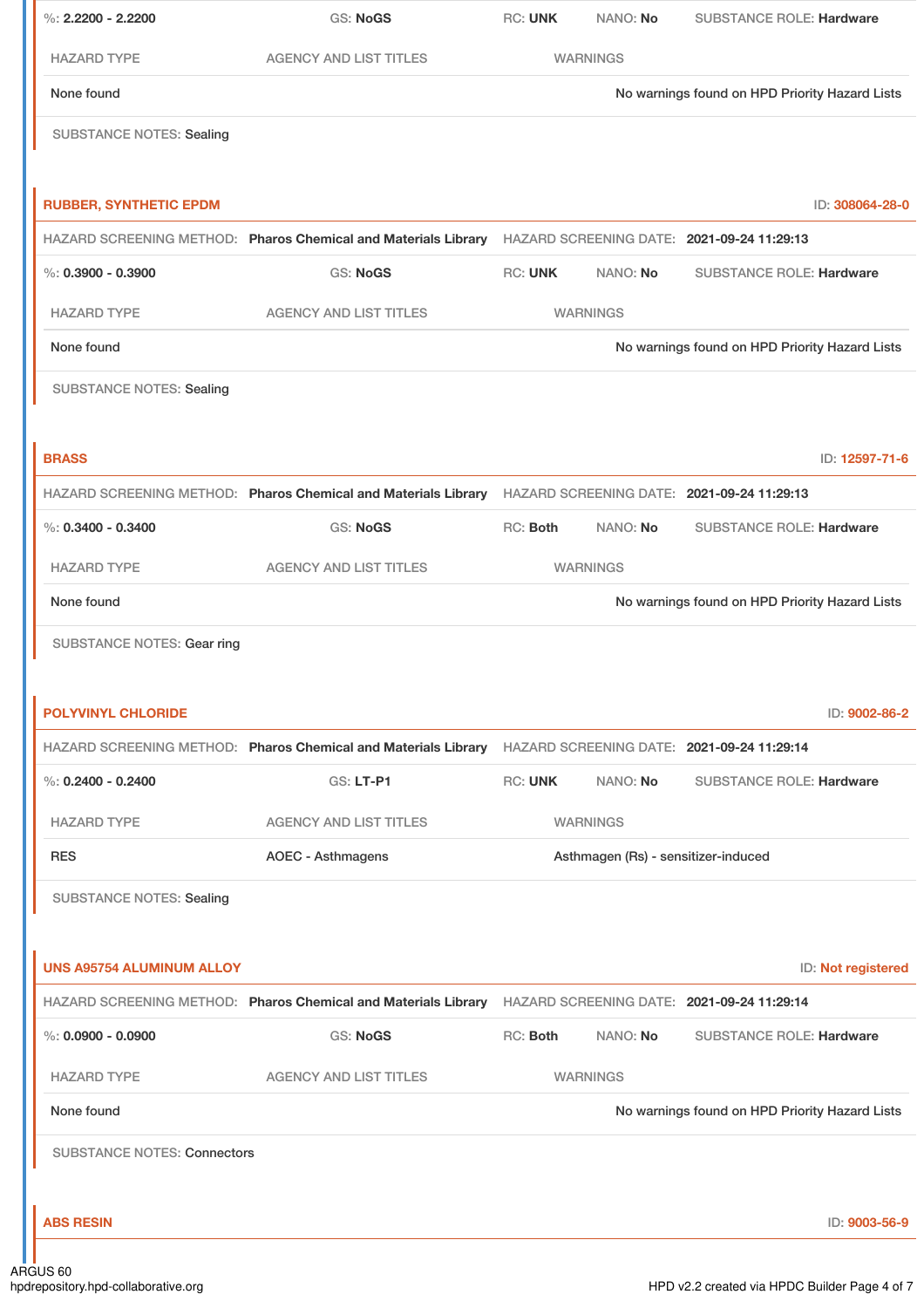|                      | HAZARD SCREENING METHOD: Pharos Chemical and Materials Library |                |                 | HAZARD SCREENING DATE: 2021-09-24 11:29:15     |
|----------------------|----------------------------------------------------------------|----------------|-----------------|------------------------------------------------|
| %: $0.0900 - 0.0900$ | <b>GS: LT-UNK</b>                                              | <b>RC: UNK</b> | NANO: No        | <b>SUBSTANCE ROLE: Hardware</b>                |
| <b>HAZARD TYPE</b>   | <b>AGENCY AND LIST TITLES</b>                                  |                | <b>WARNINGS</b> |                                                |
| None found           |                                                                |                |                 | No warnings found on HPD Priority Hazard Lists |

SUBSTANCE NOTES: Sealing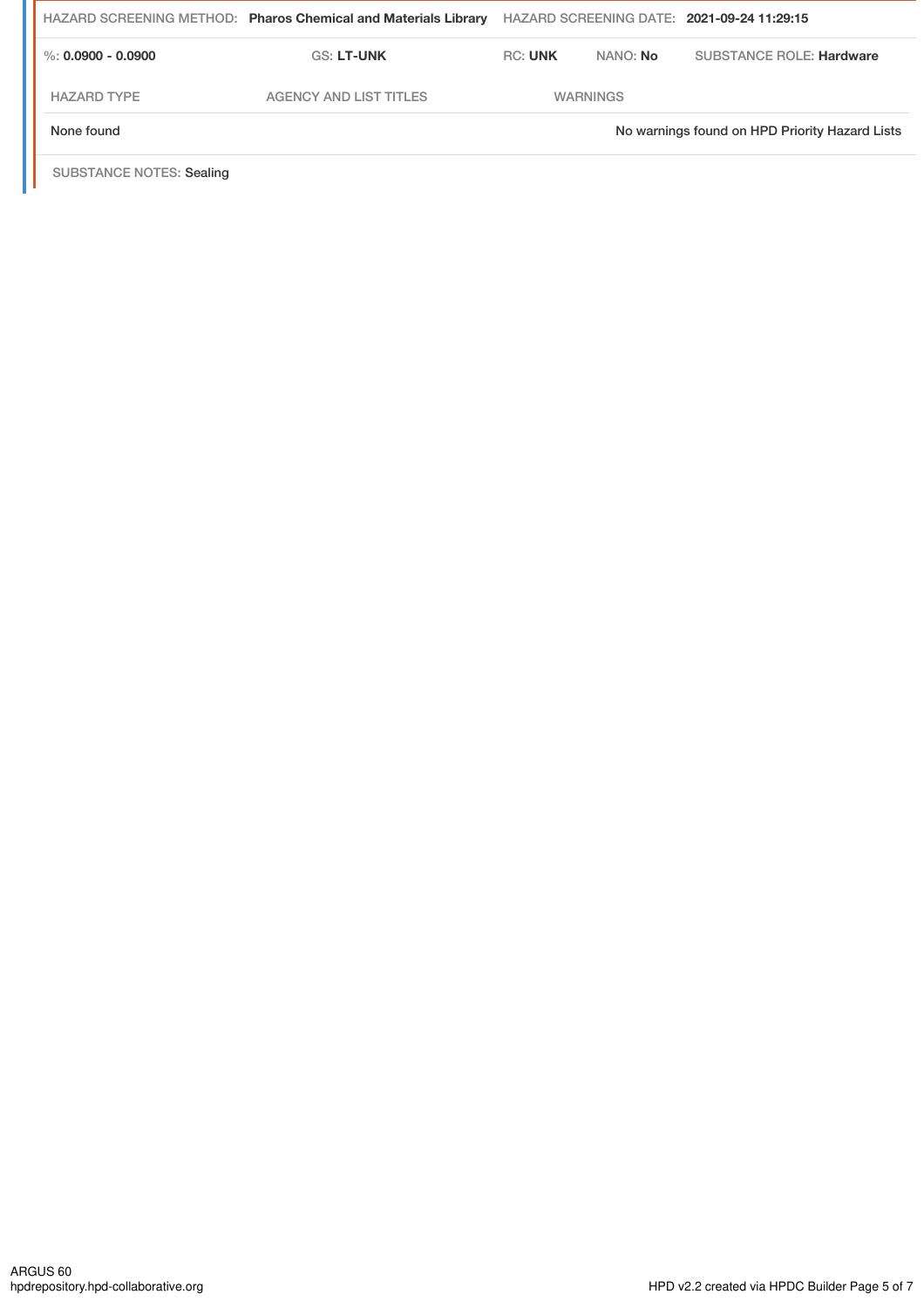This section lists applicable certification and standards compliance information for VOC emissions and VOC content. Other types of health or *environmental performance testing or certifications completed for the product may be provided.*

| <b>VOC EMISSIONS</b>                                                                                                                                                              | N/A                                            |                                 |                                                                  |  |  |
|-----------------------------------------------------------------------------------------------------------------------------------------------------------------------------------|------------------------------------------------|---------------------------------|------------------------------------------------------------------|--|--|
| CERTIFYING PARTY: Self-declared<br>APPLICABLE FACILITIES: This HPD is for a product that is<br>NOT liquid/wet applied.<br><b>CERTIFICATE URL:</b>                                 | <b>ISSUE DATE: 2020-05-</b><br>13              | <b>EXPIRY DATE:</b>             | <b>CERTIFIER OR LAB: N/A</b>                                     |  |  |
| CERTIFICATION AND COMPLIANCE NOTES:                                                                                                                                               |                                                |                                 |                                                                  |  |  |
|                                                                                                                                                                                   | <b>Environmental Product Declaration (EPD)</b> |                                 |                                                                  |  |  |
| <b>LCA</b>                                                                                                                                                                        |                                                |                                 |                                                                  |  |  |
| <b>CERTIFYING PARTY: Third Party</b><br><b>APPLICABLE FACILITIES: Bühl</b><br><b>CERTIFICATE URL:</b><br>https://www.dormakabagroup.com/en/sustainability/focus-<br>area-products | <b>ISSUE DATE: 2020-</b><br>$05 - 26$          | EXPIRY DATE: 2022-<br>$05 - 25$ | <b>CERTIFIER OR LAB: Institut Bauen</b><br>und Umwelt e.V. (IBU) |  |  |

# **Section 4: Accessories**

This section lists related products or materials that the manufacturer requires or recommends for installation (such as adhesives or fasteners), maintenance, cleaning, or operations. For information relating to the contents of these related products, refer to their applicable Health Product *Declarations, if available.*

No accessories are required for this product.

# **Section 5: General Notes**

dormakaba has resulted from the merger of the two well-established brands Dorma and Kaba, both known for their expertise in the area of smart and secure access solutions. Together we stand for more than 150 years of security and reliability.

Our master brand dormakaba stands for our offering of products, solutions and services for secure access to buildings and rooms from a single source. Our global brand power supports us to become the trusted industry leader.

For more information, please go to: www.dormakaba.com.

The information contained in this HPD is to be used only as a voluntary information on our products. dormakaba makes no representation or warranty as to the completeness or accuracy of the information contained herein. The products and specifications set forth in this HPD are subject to change without notice and dormakaba disclaims any and all liability for such changes. The information contained herein is provided without warranties of any kind, either express or implied, and dormakaba disclaims any and all liability for typographical, printing, or production errors or changes affecting the specifications contained herein.

dormakaba DISCLAIMS ALL WARRANTIES, EXPRESS OR IMPLIED, INCLUDING, BUT NOT LIMITED TO, THE IMPLIED WARRANTIES OF MERCHANTABILITY AND FITNESS FOR A PARTICULAR PURPOSE. IN NO EVENT WILL dormakaba BE LIABLE FOR ANY INCIDENTAL, INDIRECT OR CONSEQUENTIAL DAMAGES ARISING FROM THE SALE OR USE OF ANY PRODUCT.

All sales of products shall be subject to dormakaba's applicable General Terms and Conditions, a copy of which will be provided by your local dormakaba organisation upon request.